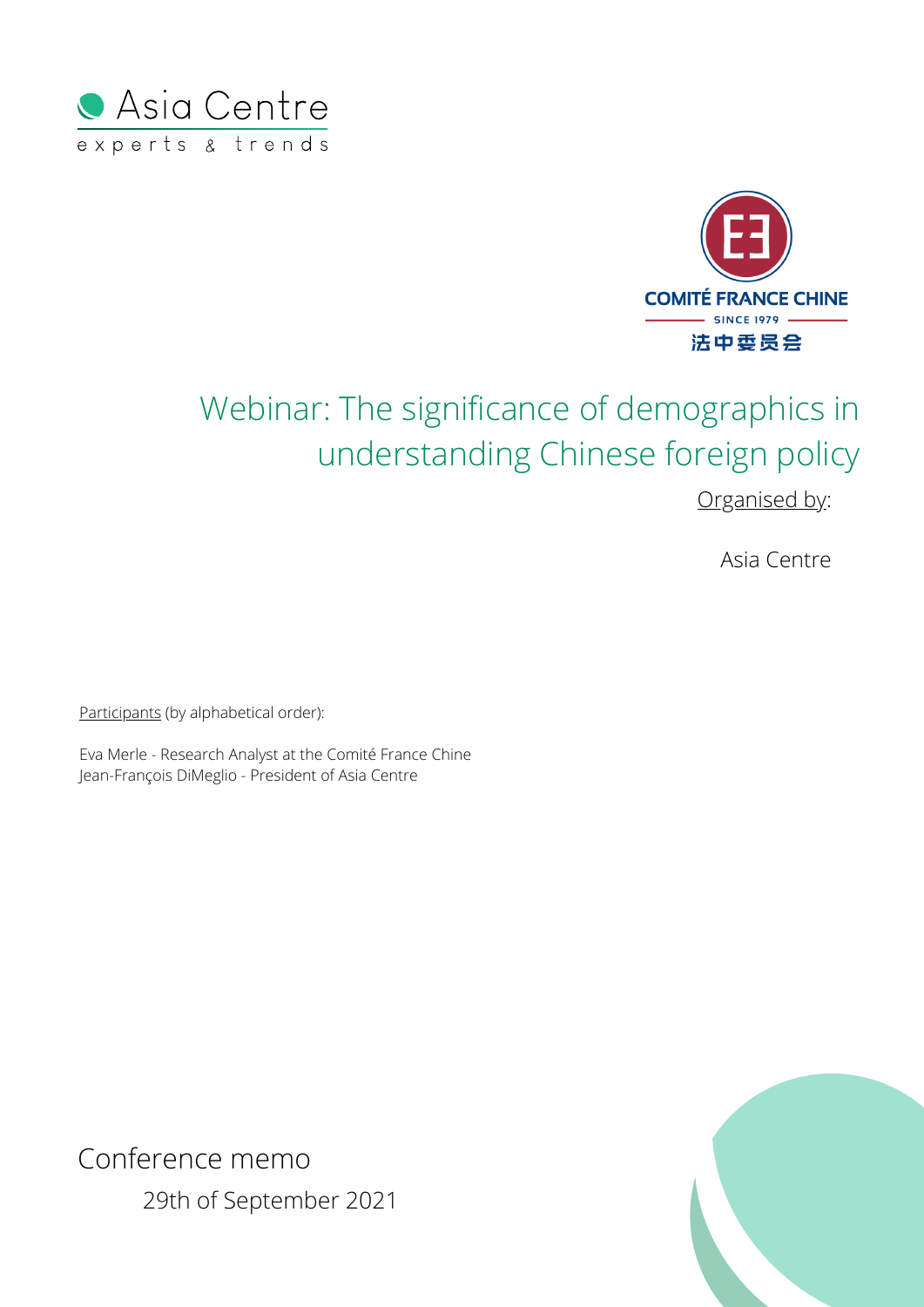

### Structure

*Opening remarks* by Jean-François Di Meglio

*Main presentation* by Eva Merle

*Q&A*

### Event description

Eva Merle, Researcher and Analyst at the Comité France Chine presents her thesis on the significance of demographics in understanding Chinese foreign policy.

### Opening remarks

This particular webinar is the first of our many webinars to come at Asia Centre – it belongs to a series that covers the broad subject that is China. During each of these webinars we invite a guest specialist, every time from a different field for us to cover as much content and areas as possible. This series of webinars will be held in English to encourage the participation of as many in the world as possible; however, this one will be in French today. With regards to the guest specialists, some will be young and new to the field, such as Eva today, others older – however, whoever the person that is offering analysis is, they will be able to demonstrate their sharp knowledge on the issue they cover and will furthermore be offering analyses on original subject matters. This is the case for Eva's paper that focuses on demographics. We hope the subject of her research will capture your interests. Her paper not only touches upon the main topic that is China but also offers a vision of China's place within the Asian context, which you will see during her presentation. This helps us get a wonderfully rich vision of regional dynamics in Asia.

## Main presentation

#### Demography, International Relations, and China

Why approach a subject of international relations from the angle of demography? This is the first question that needs to be addressed when we speak of the topic at hand. First, it is important to consider Chinese policy in the long-term – and to do this, it is important to consider foreign policy by also considering domestic policy. In China today, demographic data is used significantly for the establishment and development of domestic policy. Foreign policy should also be considered in a similar manner. Second, considering demographic data allows us to create a link between the macro and micro scales. Using demographic data can allow us to understand social, and economic variations as well as the more specific variations within Chinese family units. Last, by considering demographic data and crossing the multiple types of demographic datasets, there was considerable evidence pointing towards what seemed to be a great weakness in China. Today, China's image leans heavily on aggressive politics, a somewhat "predatorial" image on the international stage. However, during Covid-19 it was also perceived as a success story when it came to dealing with the global pandemic – and was the sole country recorded by the OECD as having positive growth in 2020. Yet China has still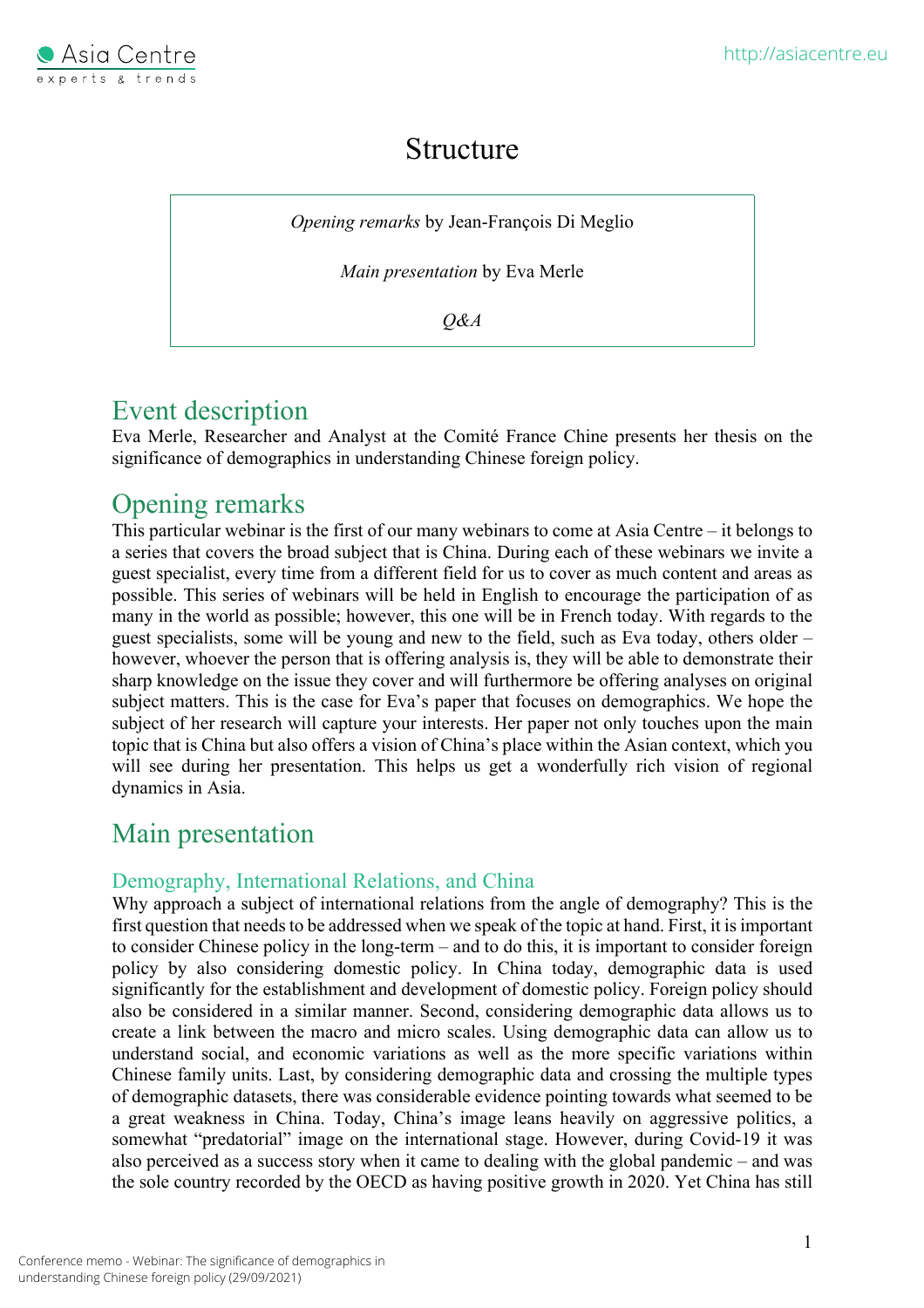

been showing slowed growth among other matters that can be brought up as issues – which shows the country isn't infallible.

#### The influence of demography in the development of Chinese foreign policy

**Strong control of the birth rate: the political construction of a demographic danger**. The unnatural political choice to limit births has been a major negative break for China. Population growth used to be perceived in China as a strength in the past, a way to invigorate the working force. Today, this has changed significantly. The limitation on childbirth was established in the 1970s, however in the 1950s there was also some tentative to do so. Although due to the Maoist vision of agricultural development and the Great Leap Forward, this initial tentative was disrupted, the vision that a growing population may not be a positive factor remained a strong idea in the 1950s. In 1953 scientific statements were issued by Chinese scientists on the dangers of constant population growth, and progressively with time, these ideas around restricting population growth were propagated until 1979 when the vision was officialised. This official decision has created many disruptions in Chinese society. The inversed population pyramid, particular to the Chinese context, with a growing ageing population and a diminishing younger generation, points towards the demographic changes in China. The consequences these changes have made on the "family solidarity model" are irreversible. Chinese families are now 4-2-1 families (four grandparents, two parents, one grandchild) – of which the parents and grandchildren are single children. With the lack of younger generations in families, large amounts of pressure are put on the question of who takes care of the elderly. Previously, Chinese families had the structure of younger generations caring for the elderly – this is no longer productively possible. What needs to be remembered here is that this problem is a *manipulated issue* by the state, not at all a natural one.

Furthermore, fertility rates were already dropping before the one-child policy; with this knowledge, we can say the establishment of this policy was not very wise. The saying "China will be old before rich" rings painfully true here. Going back from this policy is also very much close to impossible. In 2021 China has been attempting to allow families to have a third child, however, a lot of it is too late. With global, social, as well as economic changes, many young adults no longer consider having children as an attractive option. The Chinese Communist Party (CCP) has further attempted the encouragement population growth through the prevention of abortions; however, it is again too little too late. DINK (Double Income No Kid) couples are now the new norm in China and have been increasing with the backdrop of a society where having a child is extremely costly. This brings us to...

**The urgent need for the transformation of the Chinese development model: the one-child policy as an explanatory factor**. The issues surrounding the one-child policy has led China to reshape its external as well as internal economic policies. The Chinese economy that previously relied heavily on investment and export has been moving towards an economy based on internal consumption. However, this has proven to be a challenge. Internal consumption in China has been limited due to heavy indebtedness of private companies, accompanied by a housing bubble. China also holds record numbers when it comes to saving – very little spending is happening in fact.

The main solution to these issues is to service the economy. Graduation from higher education remains at a low in China, and joblessness is growing in the country. To address these issues, there needs to be more focus on productive sectors such as finance, innovation, technology, new infrastructures, etc., accompanied by measures to prevent possible brain drain. China has taken on this challenge – expenditures in R&D have increased by 7% and continue to increase,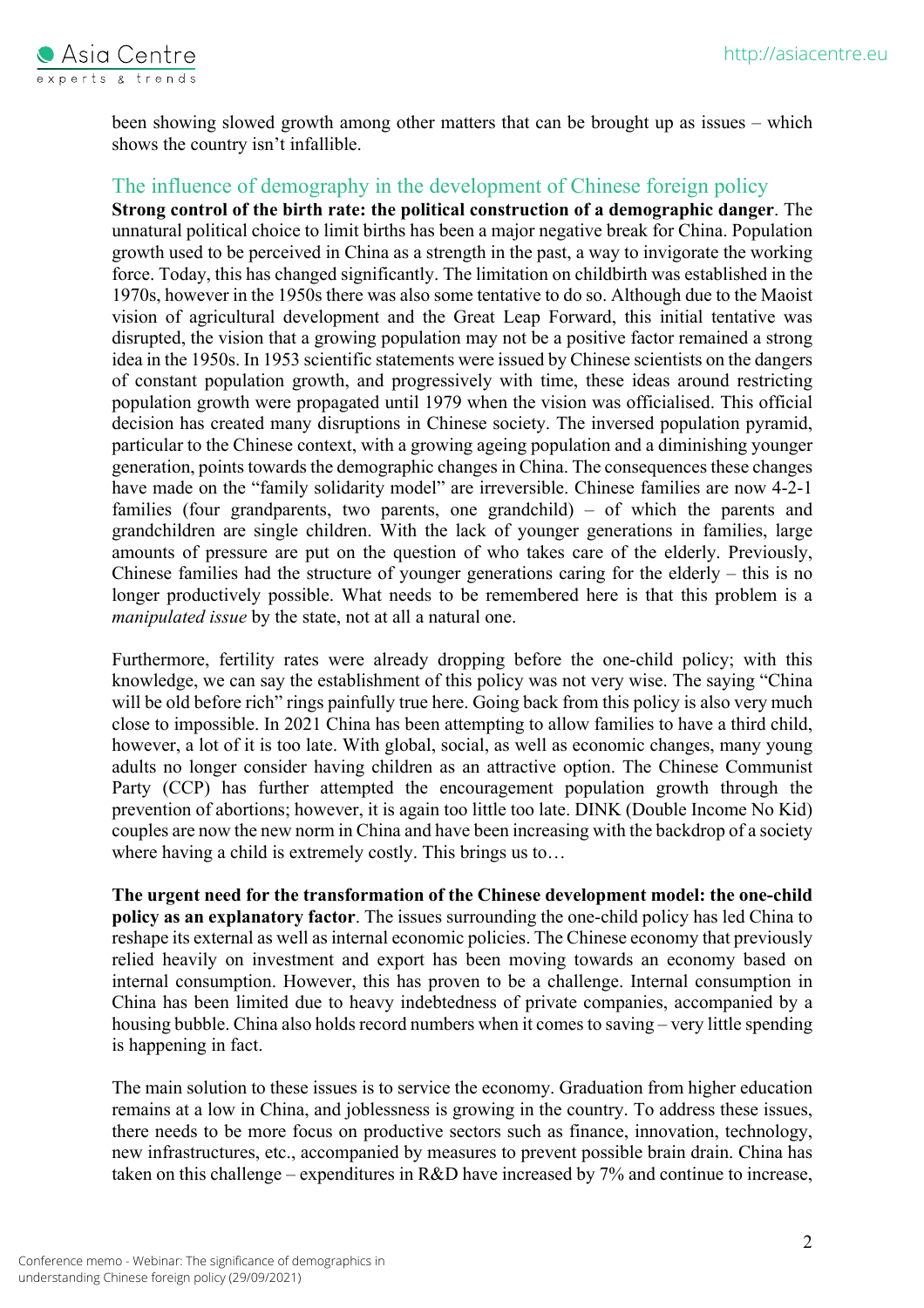

for example. However, implementing real transitions isn't as easy as simple policy changes, and many questions around how to reshape the Chinese economy remain unresolved.

One of the main ways in which China has been attempting to resolve the issue has been around rebuilding the Silk Road and reaching out to other countries. Investment and actions such as infrastructure development/giving out loans to developing countries have proven to be positive for China's growth and development. While there is no denying the ideological dimension of these exchanges, for China, their internal fragility would require them to reach out rather than to fold in. This also allows China in part to resolve the issue around environment impact within their country, as it would be able to lessen the negative environmental pressures within its own nation. Furthermore, it is important to bear in mind that the development model of China that relies on technological catchup isn't necessarily one that is singular to China – it is something we have seen previously in Singapore. Therefore, to call it the "Chinese model" may be slightly skewed.

**Aggressive assertion on the international scene dictated by an imperative around the regime's survival**. This is a key element for the legitimation of the CCP. China feels threatened when it comes to its national integrity, as we can see from what has been happening in Hong Kong and Xinjiang – and worries about its internal stability. The confident rhetoric around China's position in the global stage as well as its more aggressive approach, demonstrates a sense of insecurity due to internal affairs. This shows that China feels the pressure to play the identity game and 'unify' its population, to become an accepted and legitimate world superpower – even if it would come at a price. This is something we can see successfully done for example in the United States. Despite the lack of social security, ideas around national sovereignty and a strong feeling of patriotism remain – and in parallel, the birth rate also remains positive in the United States. China's need to asset a national image and unity may be its attempt at reinvigorating demographic growth.

#### Some focal points

**China has returned to its logic of a tributary system**. The vision of a rent-seeking China at the centre and vassal states surrounding it, with its new re-established Silk Road, gives it a new opportunity to assert itself as a global superpower. China could now be spoken of as a power with similar influence as the United States.

**If the country succeeds in transforming its economy, it will have succeeded in its development without being a democratic and liberal state**. This is an interesting point to note, as China will be the first of its kind to succeed, if it does.

**China holds a partially defensive and reactive attitude internationally**. China has a fear of being surrounded, as we can see by China's militarisation and focus on arms since 2017. Its defensive behaviour ensures the survival of its political and economic models, as we have seen throughout the Trump era Trade Wars since 2018.

#### Illustrations: using demography as a tool to understand Chinese news

**The economic strategy of dual circulation**. The idea of dual circulation originates from the idea of international circulation. It is the idea of an internal economic circulation vs. external. The two cycles coexist and feed each other. Dual circulation, especially in the Chinese context, demonstrates a form of pragmatism – opening the economy only in spaces where the CCP wants to. China closes off when it comes to political subjects such as Hong Kong and Xinjiang,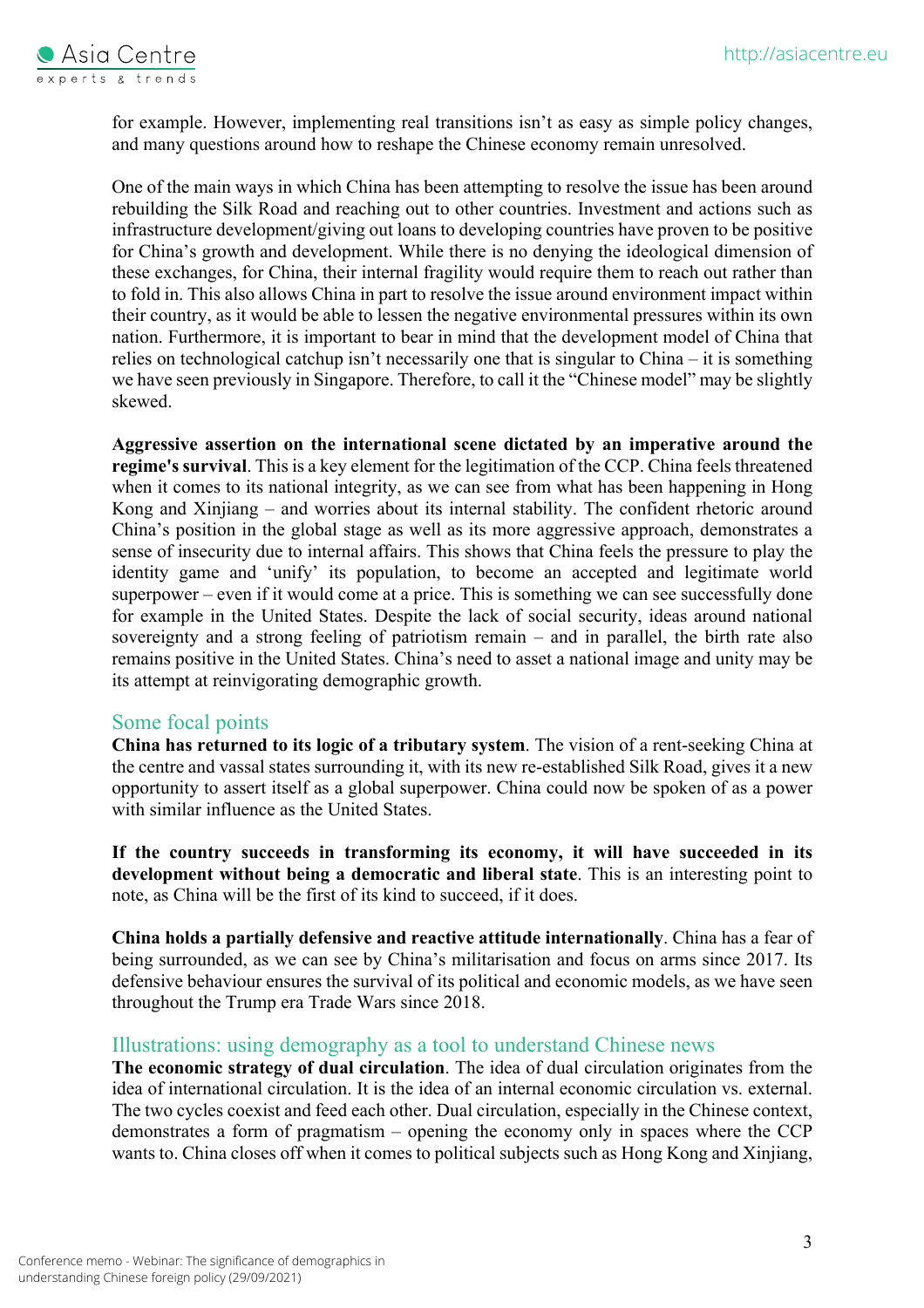

however, China relies on international global supply chains, and to keep these supply chains active and strong, negotiation is always a possibility.

**The takeover of the private education sector**. 35% of schools in China are private. There is on the one hand, a political incentive for this privatisation – ensuring the younger generation have a united political vision and for the CCP to make sure there aren't any upheavals, although this censorship can at times be partially limited due to the internet. Foreign content is banned within schools, and there is a strong focus on internal ideology.

On the other hand, using the propagation of ideas surrounding general prosperity, fighting inequality and corruption, the CCP has attempted to reduce educational costs to push the birth rate forward. In a country where cost of living and education are major factors for which parents decide against having children, they are trying to pave a new way to encourage young couples to have children.

**The bankruptcy of Evergrande**. The proportion of active workers in urban areas has been diminishing (around 7 million every year). As we know, China's population is ageing. This ageing population in the recent years has chosen to leave urban areas post-retirement and return to rural life, and it is this chunk of population that has chosen to invest in housing. This creates a housing bubble in China, where prices rise – despite the important number of uninhabited houses. The devaluation of housing puts everyone at risk.

### $O&A$

#### **Despite China's multiple series of successes, is there a blind spot with regards to policy that the CCP has been ignoring – that could lead to possible implosion?**

Eva Merle: Most issues stem from China's radical one-child policy. The disjointedness between policy implementation and China's transitional demographic vision will become a problem for China in the long-term, not only for societal reasons but also for economic reasons related to growth. The lack of urgency when it comes to the issue will also become a painful point for China.

#### **A few years ago, some observers spoke of a clay-footed colossus when speaking of China. Your analysis shows that this vision of China is still relevant today – why China does not seem to realise this fragility, and instead launches into aggressivity, and closes in on itself, seems to me a mystery, considering it will only create problems long-term. It seems to me that this is astonishing behaviour on the part of the Chinese leadership**.

Eva Merle: China's aggressivity seems logical to me personally, considering its current internal fragile situation. It is an imperative element for its survival, for reinforcing its legitimacy. The CCP also legitimises the control of its people through economic growth – it is easier to convince a people what the state is doing is justified when there are results to show. The moment this promise is broken is when the fragility of the state will be put forward, and it is in this logic that China chooses to advance anti-corruption initiatives, initiatives to end inequality. Following this argument, the CCP has no choice in some ways to follow through with the announcements and goals they set in place.